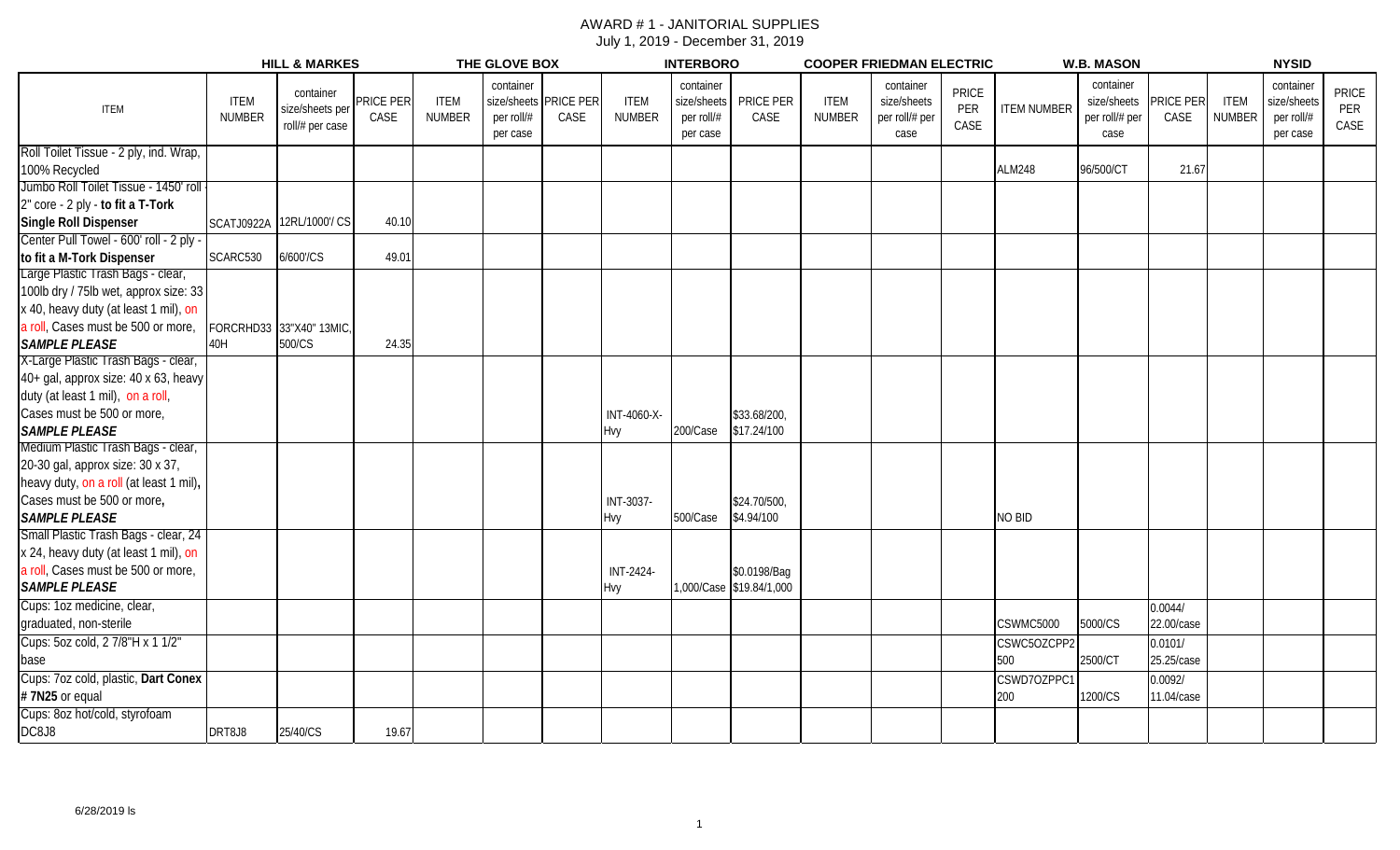| Furniture Polish / aerosol, Pledge,<br>or equal, Provide Sample if equal<br>product                                | <b>CLRCS232 -</b><br><b>SAMPLE</b><br>AVAILABLE<br><b>UPON</b><br>REQUEST IF<br>LOW BID | <b>CLAIRE</b><br>SPRAY SHINE<br><b>FURNITURE</b><br>POLISH<br>12/170Z/CS                   | 25.60 |  |  |  |  |                       |            |                     |  |  |
|--------------------------------------------------------------------------------------------------------------------|-----------------------------------------------------------------------------------------|--------------------------------------------------------------------------------------------|-------|--|--|--|--|-----------------------|------------|---------------------|--|--|
| Multi Surface Dusting & Cleaning,<br>Endust, or equal, Provide Sample<br>& Specs if equal product                  | ECO6196291 6/15OZ/CS                                                                    |                                                                                            | 25.47 |  |  |  |  |                       |            |                     |  |  |
| Wood Cleaner/Polish, 2 in 1,<br>Orange Glo or equal, 32 oz,<br>Provide sample if equal product                     |                                                                                         |                                                                                            |       |  |  |  |  |                       |            |                     |  |  |
| Everyday Cleaner, Hardwood &<br>Laminate Floor, Orange Glo, or<br>equal, 32 oz, Provide sample if<br>equal product | 4 - SAMPLE<br>AVAILABLE<br><b>UPON</b><br><b>REQUEST IF</b><br>LOW BID                  | SMZP266600 SIMONIZ AP-7<br>NEUTRAL<br><b>FLOOR</b><br>CLEANER,<br><b>LEMON</b><br>4/1GL/CS | 16.10 |  |  |  |  |                       |            |                     |  |  |
| Stainless Steel Cleaner, oil based -<br>16-18 oz                                                                   | CLRCS227                                                                                | 12/140Z/CS                                                                                 | 23.82 |  |  |  |  |                       |            |                     |  |  |
| Liquid Disinfectant/Cleaner (non-<br>abrasive) Comet or equal, 32 oz<br><b>NOT CRÈME</b>                           |                                                                                         |                                                                                            |       |  |  |  |  | <b>PGC02287CT</b>     | 8/32oz     | 41.35               |  |  |
| Roll Paper Towel/Perf,, sample<br>please - WHITE - RECYCLED                                                        |                                                                                         |                                                                                            |       |  |  |  |  | <b>BWK6272</b>        | 30/85/CT   | 0.57/17.10/<br>case |  |  |
| Roll Paper Towel/Perf, good quality,<br>sample please - BROWN -<br><b>RECYCLED</b>                                 | <b>MORR6800</b>                                                                         | MORCON 8"<br><b>BROWN ROLL</b><br>TOWEL,<br>6/800'/CS                                      | 14.90 |  |  |  |  |                       |            |                     |  |  |
| Roll Paper Towel - equal to Brawny<br>or Bounty                                                                    |                                                                                         |                                                                                            |       |  |  |  |  | <b>TRKHB1990</b>      | 30/84sh/CT | 23.26               |  |  |
| Ammonia                                                                                                            |                                                                                         |                                                                                            |       |  |  |  |  | KIK19709365391 4GL/CT |            | 11.17               |  |  |
| Bleach - Clorox, or equal                                                                                          |                                                                                         |                                                                                            |       |  |  |  |  | KIK11008635042 6GL/CT |            | 2.18/13.085<br>case |  |  |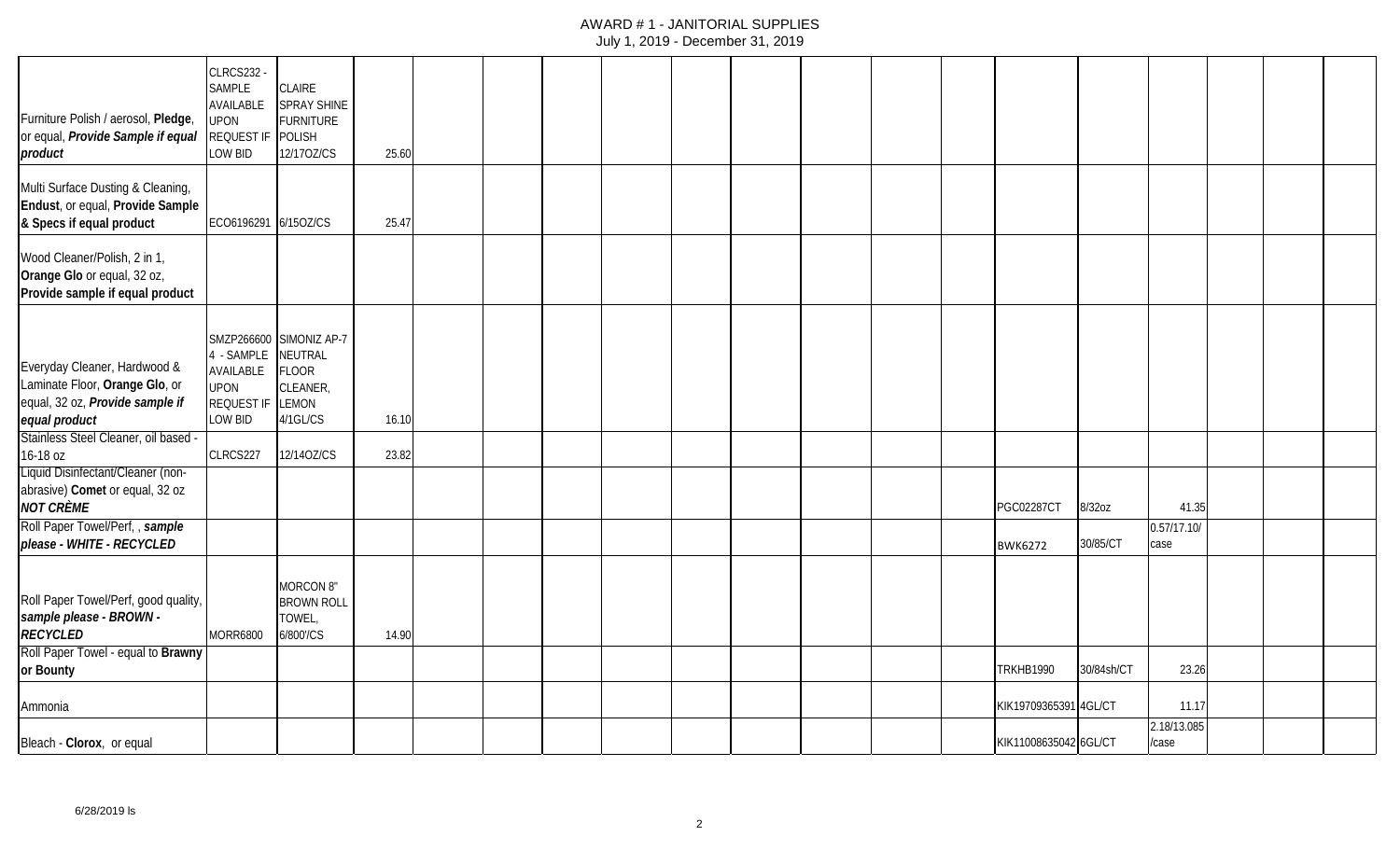|                                                 |                   | <b>SIMONIZ</b>     |       |          |                   |       |  |                  |       |                     |            |       |  |  |
|-------------------------------------------------|-------------------|--------------------|-------|----------|-------------------|-------|--|------------------|-------|---------------------|------------|-------|--|--|
|                                                 |                   | <b>CLOTHESLINE</b> |       |          |                   |       |  |                  |       |                     |            |       |  |  |
|                                                 | SMZC059705 POWDER | LAUNDRY            |       |          |                   |       |  |                  |       |                     |            |       |  |  |
| Oxiclean, 25lb tub                              |                   | 50LB BOX           | 21.63 |          |                   |       |  |                  |       |                     |            |       |  |  |
| Gloves - Powder Free - Vinyl -                  |                   |                    |       |          |                   |       |  |                  |       |                     | 1000/Case, |       |  |  |
| Exam (Small)                                    |                   |                    |       |          |                   |       |  |                  |       | <b>CSWVECPFGS</b>   | 100/BX     | 17.20 |  |  |
| Gloves - Powder Free - Vinyl -<br>Exam (Medium) |                   |                    |       |          |                   |       |  |                  |       | CSWVECPFGM 100/BX   | 1000/Case, | 17.20 |  |  |
| Gloves - Powder Free - Vinyl -                  |                   |                    |       |          |                   |       |  |                  |       |                     | 1000/Case, |       |  |  |
| Exam (Large)                                    |                   |                    |       |          |                   |       |  |                  |       | <b>CSWVECPFGL</b>   | 100/BX     | 17.20 |  |  |
| Gloves - Powder Free - Vinyl -                  |                   |                    |       |          |                   |       |  |                  |       |                     | 1000/Case, |       |  |  |
| Exam (X-Large)                                  |                   |                    |       |          |                   |       |  |                  |       | CSWVECPFGXL 100/BX  |            | 17.20 |  |  |
| Gloves - Powder Free - Latex                    |                   |                    |       |          |                   |       |  |                  |       |                     |            |       |  |  |
| (Small)                                         |                   |                    |       |          |                   |       |  |                  |       | CSWLGPPFGS 1000/CS  |            | 27.37 |  |  |
| Gloves - Powder Free - Latex                    |                   |                    |       |          |                   |       |  |                  |       |                     |            |       |  |  |
| (Medium)                                        |                   |                    |       |          |                   |       |  |                  |       | CSWLGPPFGM 1000/CS  |            | 27.37 |  |  |
| Gloves - Powder Free - Latex                    |                   |                    |       |          |                   |       |  |                  |       |                     |            |       |  |  |
| (Large)                                         |                   |                    |       |          |                   |       |  |                  |       | <b>CSWLGPPFGL</b>   | 1000/CS    | 27.37 |  |  |
| Gloves - Powder Free - Latex (X-                |                   |                    |       |          |                   |       |  |                  |       | CSWLGPPFGXL 1000/CS |            | 27.37 |  |  |
| Large)<br>Gloves - Powder Free - Nitrile -      |                   |                    |       |          |                   |       |  |                  |       |                     |            |       |  |  |
| Exam (Small)                                    |                   |                    |       | 00748705 | 250/BX,<br>4BX/CS | 29.41 |  |                  |       |                     |            |       |  |  |
| Gloves - Powder Free - Nitrile -                |                   |                    |       |          | 250/BX,           |       |  |                  |       |                     |            |       |  |  |
| Exam (Medium)                                   |                   |                    |       | 00748706 | 4BX/CS            | 29.41 |  |                  |       |                     |            |       |  |  |
| Gloves - Powder Free - Nitrile -                |                   |                    |       |          | 250/BX,           |       |  |                  |       |                     |            |       |  |  |
| Exam (Large)                                    |                   |                    |       | 00748707 | 4BX/CS            | 29.41 |  |                  |       |                     |            |       |  |  |
| Gloves - Powder Free - Nitrile -                |                   |                    |       |          | 250/BX,           |       |  |                  |       |                     |            |       |  |  |
| Exam (X-Large)                                  |                   |                    |       | 00748708 | 4BX/CS            | 29.41 |  |                  |       |                     |            |       |  |  |
| Plunger                                         |                   |                    |       |          |                   |       |  |                  |       | <b>BWK09201EA</b>   | 1/EA       | 3.54  |  |  |
|                                                 |                   |                    |       |          |                   |       |  | <b>RUBBERMAI</b> |       |                     |            |       |  |  |
|                                                 |                   |                    |       |          |                   |       |  |                  |       |                     |            |       |  |  |
|                                                 |                   |                    |       |          |                   |       |  | FG63100WHT       |       |                     |            |       |  |  |
|                                                 |                   |                    |       |          |                   |       |  | FG631100WH       |       |                     |            |       |  |  |
| Toilet Brush with Holder                        |                   |                    |       |          |                   |       |  |                  | 2.45E |                     |            |       |  |  |
| Brooms, corn maids                              | OCD61036          | 1EA                | 5.05  |          |                   |       |  |                  |       |                     |            |       |  |  |
|                                                 |                   |                    |       |          |                   |       |  |                  |       |                     |            |       |  |  |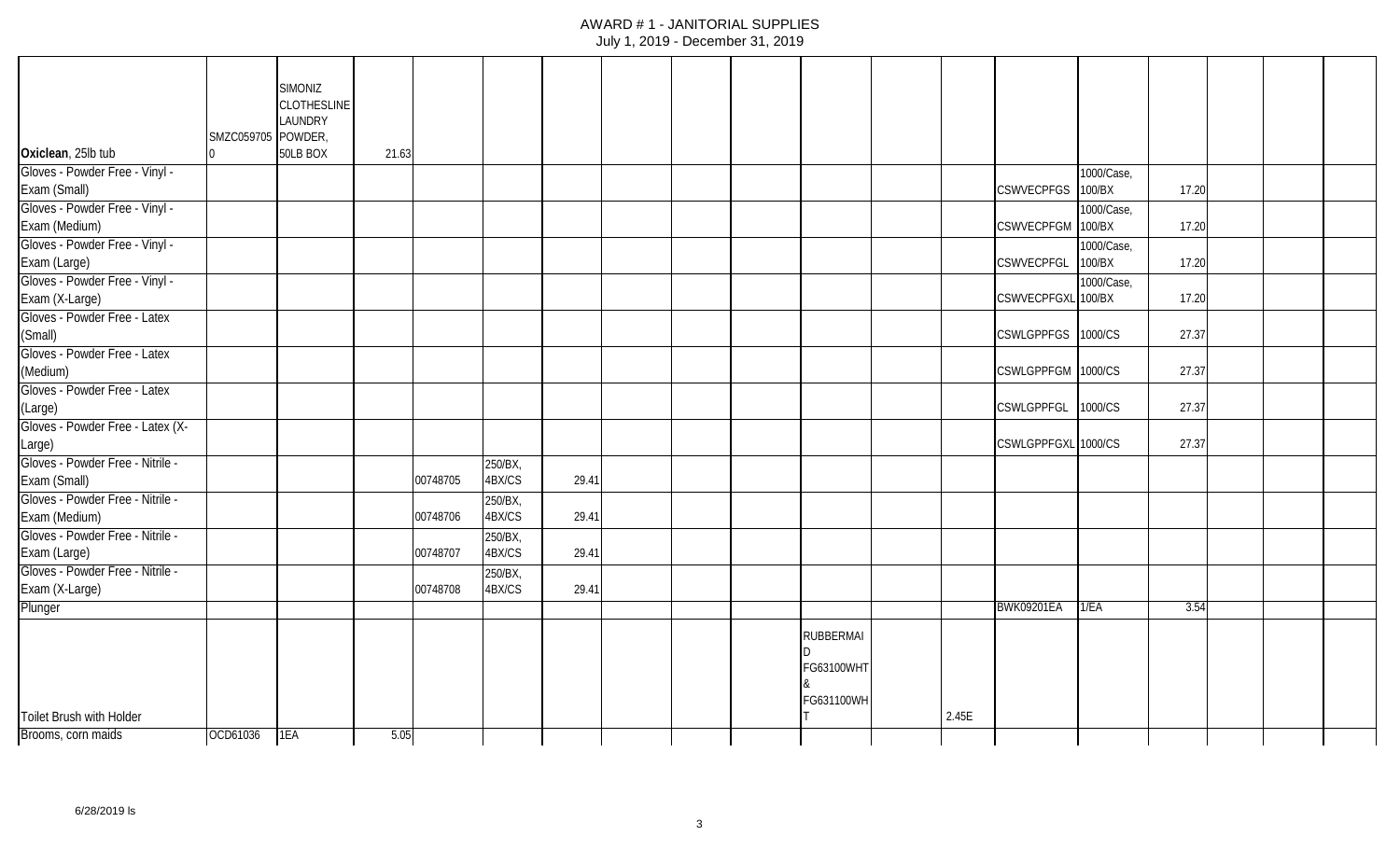|                                                                 |                  | 11" BLACK                                |       |  |  |  |  |                             |         |                      |  |  |
|-----------------------------------------------------------------|------------------|------------------------------------------|-------|--|--|--|--|-----------------------------|---------|----------------------|--|--|
| Brooms, Angled, 12" Polypropylene                               | OCD6410          | <b>METAL</b><br><b>HANDLE 1EA</b>        |       |  |  |  |  |                             |         |                      |  |  |
| Bristle, w/Vinyl Coated Handle                                  |                  |                                          | 4.45  |  |  |  |  |                             |         |                      |  |  |
| Push Broom w/Non-Wood Handle -<br>2' wide                       |                  |                                          |       |  |  |  |  | BWK20624 &<br><b>BWK636</b> | 1/EA    | 16.97                |  |  |
| Push Broom w/Non-Wood Handle -                                  |                  |                                          |       |  |  |  |  |                             |         |                      |  |  |
| 4' wide                                                         |                  |                                          |       |  |  |  |  |                             |         |                      |  |  |
| Air Deodorizer - Simonize                                       |                  |                                          |       |  |  |  |  |                             |         |                      |  |  |
| Eliminator or equal - Provide                                   | SMZL210701       |                                          |       |  |  |  |  |                             |         |                      |  |  |
| Sample & Specs if equal product                                 |                  | 12/1QT/CS                                | 21.80 |  |  |  |  |                             |         |                      |  |  |
|                                                                 |                  | FEBREEZE<br>AIR,<br><b>MEADOWS &amp;</b> |       |  |  |  |  |                             |         |                      |  |  |
| Air Freshener - 9.7 oz - Febreze Air<br><b>Effects</b> or equal | [PGC96255        | <b>RAIN</b><br>6/8.80Z/CS                | 18.00 |  |  |  |  |                             |         |                      |  |  |
| Spray Disinfectant, 16.5 oz, Chase                              |                  |                                          |       |  |  |  |  |                             |         |                      |  |  |
| or equal                                                        |                  |                                          |       |  |  |  |  | CHP34104                    | 12/Case | 21.48                |  |  |
| Odor Obsorbing Gel - assorted                                   |                  |                                          |       |  |  |  |  |                             |         |                      |  |  |
| scents - 8 oz - Natural Magic, or                               |                  |                                          |       |  |  |  |  |                             |         |                      |  |  |
| equal                                                           |                  |                                          |       |  |  |  |  | BRI900114EA                 | 1/EA    | 3.82                 |  |  |
| Universal Telescopic Window                                     |                  |                                          |       |  |  |  |  |                             |         |                      |  |  |
| Squeegee Pole - 4-8'                                            |                  |                                          |       |  |  |  |  | COCP255008                  | 3/CT    | 20.46                |  |  |
| Bi-Level Deck Scrub Brush - 10" -                               |                  |                                          |       |  |  |  |  |                             |         |                      |  |  |
| stiff crimped polypropylene bristles -                          | OCD27190+        | <b>BRUSH \$3.28</b>                      |       |  |  |  |  |                             |         |                      |  |  |
| 60" wood handle                                                 | OCD7160          | <b>HANDLE \$2.42</b>                     | 5.70  |  |  |  |  |                             |         |                      |  |  |
| Mop Head - 8 oz - THIN BAND                                     |                  |                                          |       |  |  |  |  |                             |         |                      |  |  |
| ONLY - (nylon or blend for waxing)                              |                  |                                          |       |  |  |  |  |                             |         |                      |  |  |
| Mop Head - 16 oz - THIN BAND<br>ONLY                            |                  |                                          |       |  |  |  |  | <b>RLBV04230</b>            | 6/CT    | 11.12/6,<br>22.24/12 |  |  |
| Mop Head - 20 oz - THIN BAND                                    |                  |                                          |       |  |  |  |  |                             |         | 12.98/6,             |  |  |
| <b>ONLY</b>                                                     |                  |                                          |       |  |  |  |  | <b>RLBV04342</b>            | 6/CT    | 25.96/12             |  |  |
| Cotton Wall Mop Pad 5" x 8 1/2" -                               |                  |                                          |       |  |  |  |  |                             |         |                      |  |  |
| Geerpres # 9502 or equal                                        |                  |                                          |       |  |  |  |  |                             |         |                      |  |  |
|                                                                 | TUWMMS9G         |                                          |       |  |  |  |  |                             |         |                      |  |  |
|                                                                 | $WL - 2-3$       | <b>9"</b>                                |       |  |  |  |  |                             |         |                      |  |  |
| Microfiber Wall Wash Mop Pad - 5"                               | <b>WEEK LEAD</b> | <b>GREEN/WHITE</b>                       |       |  |  |  |  |                             |         |                      |  |  |
| x 10 1/2" - Backing: velcro style loop TIME                     |                  | MF PAD 12/CS                             | 38.18 |  |  |  |  |                             |         |                      |  |  |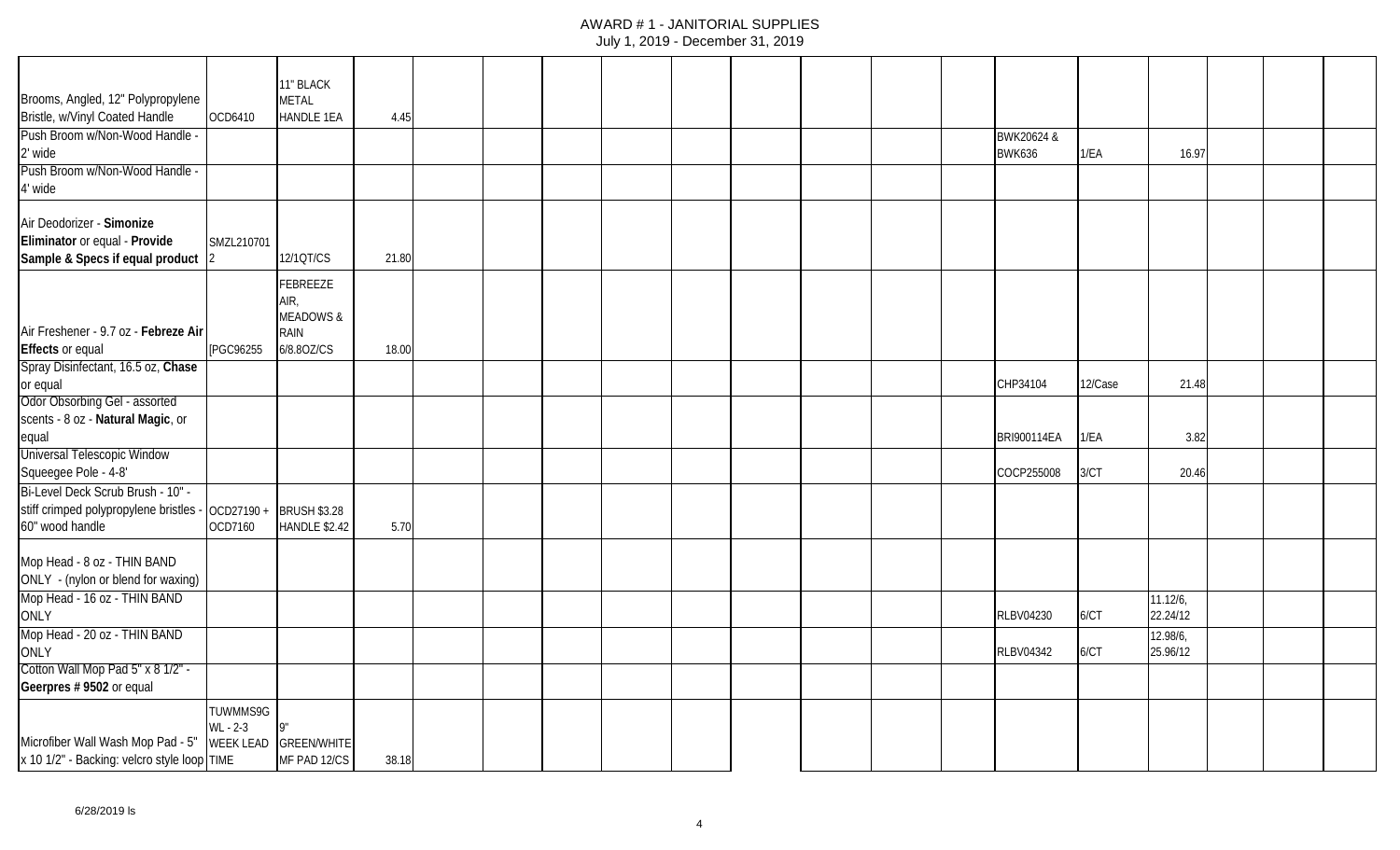| Handle for above Microfiber Wall                                                                                                                             |                                                | 9" WALL<br>WASH HAND<br><b>TOWEL</b>                                                      |       |  |  |  |                                      |        |                  |        |                     |  |  |
|--------------------------------------------------------------------------------------------------------------------------------------------------------------|------------------------------------------------|-------------------------------------------------------------------------------------------|-------|--|--|--|--------------------------------------|--------|------------------|--------|---------------------|--|--|
| Wash Mop                                                                                                                                                     | TUWPTZ9                                        | FRAME 6/CS                                                                                | 35.25 |  |  |  |                                      |        |                  |        |                     |  |  |
| Wet Mop - Heavy Duty - Washable<br>4 ply - 8 oz                                                                                                              |                                                |                                                                                           |       |  |  |  |                                      |        |                  |        |                     |  |  |
| Wet Mop - Heavy Duty - Washable -<br>4 ply - 12 oz                                                                                                           | TUWDOL125<br>PK3                               | 3/CS                                                                                      | 8.75  |  |  |  |                                      |        |                  |        |                     |  |  |
| Wet Mop - Heavy Duty - Washable<br>4 ply - 16 oz                                                                                                             |                                                |                                                                                           |       |  |  |  |                                      |        | <b>RLBV04333</b> | 6/CT   | 2.99/ea,<br>17.94/6 |  |  |
| <b>Commercial Rectangle Down Press</b><br>Mop Bucket w/Wringer - 20 qt -<br>Rubbermaid FGQ93000Blue or<br>equal - Provide Sample & Specs if<br>equal product |                                                |                                                                                           |       |  |  |  | <b>RUBBERMAI</b><br>FGQ93000BL<br>UE | 82.50E |                  |        |                     |  |  |
| Side Press Mop Bucket w/Wringer -<br>26 qt - Rubbermaid FG748000Yel<br>or equal - Provide Sample &<br>Specs if equal product                                 | OCD96988 -<br>3 WEEK<br><b>LEAD TIME</b>       | 26QT MOP<br>2-BUCKET&<br>WRINGER<br>COMBO 1EA                                             | 43.50 |  |  |  |                                      |        |                  |        |                     |  |  |
| Murphy's Oil - liquid soap, or equal CPL1103                                                                                                                 |                                                | 4/1GAL/CS                                                                                 | 51.85 |  |  |  |                                      |        |                  |        |                     |  |  |
| Bully crème cleanser - qt                                                                                                                                    | SMZG132501                                     | <b>SIMONIZ</b><br><b>GENTLE</b><br><b>TOUCH</b><br>CREAM<br><b>CLEANSER</b><br>12/320Z/CS | 20.12 |  |  |  |                                      |        |                  |        |                     |  |  |
| Digest - gal - or equal - Provide<br>Sample & Specs if equal product                                                                                         | SMZD086000                                     | 4/1GL/CS                                                                                  | 25.25 |  |  |  |                                      |        |                  |        |                     |  |  |
| Powder Cleanser - Comet, or equal   AVAILABLE<br>Provide Sample & Specs if equal<br>product                                                                  | CPL4278 -<br>SAMPLE<br>IF LOW<br><b>BIDDER</b> | <b>AJAX</b><br><b>POWDER</b><br><b>CLEANSER</b><br>24/210Z/CS                             | 23.40 |  |  |  |                                      |        |                  |        |                     |  |  |
| Simple Green - gallon or equal -<br>Provide Sample & Specs if equal<br>product                                                                               |                                                |                                                                                           |       |  |  |  |                                      |        | SMP13005CT       | 6GL/CT | 18.91               |  |  |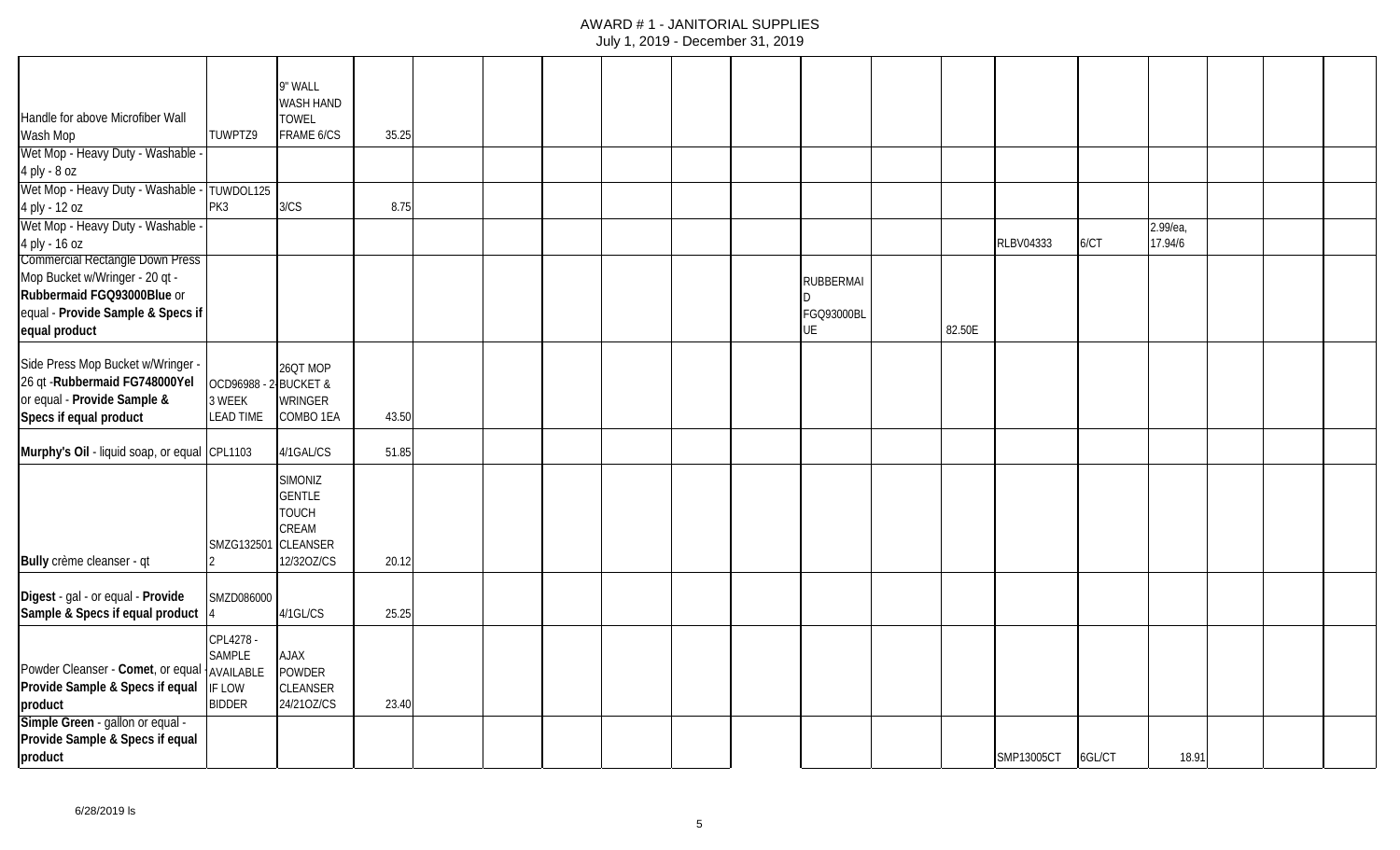|                                                       |                                                                 | SMZP266900 SIMONIZ PICK                      |       |  |  |  |  |             |            |           |        |          |       |
|-------------------------------------------------------|-----------------------------------------------------------------|----------------------------------------------|-------|--|--|--|--|-------------|------------|-----------|--------|----------|-------|
|                                                       | 4 - SAMPLE                                                      | <b>UP</b>                                    |       |  |  |  |  |             |            |           |        |          |       |
| Bissell - Carpet Shampoo, or equal                    | AVAILABLE                                                       | <b>EXTRACTION</b>                            |       |  |  |  |  |             |            |           |        |          |       |
| Provide Sample & Specs if equal                       | IF LOW                                                          | CLEANER                                      |       |  |  |  |  |             |            |           |        |          |       |
| product                                               | <b>BIDDER</b>                                                   | 4/1GAL/CS                                    | 20.17 |  |  |  |  |             |            |           |        |          |       |
| Spray Bottles - 32oz                                  |                                                                 |                                              |       |  |  |  |  | TOL120125   | 1/EA       | 0.38      |        |          |       |
| <b>Trigger Sprayers</b>                               |                                                                 |                                              |       |  |  |  |  | TOL110246   | 1/EA       | 0.32      |        |          |       |
| <b>Mop Handles</b>                                    | OCD6511                                                         | 1/EA                                         | 5.90  |  |  |  |  |             |            |           |        |          |       |
| Floor Wax - gal, Wet Look or equal TIME               | SMZCS07400 WET LOOK<br>$04 - 2 - 3$<br><b>WEEK LEAD</b>         | <b>FLOOR FINISH</b><br>& SEALER<br>4/1GAL/CS | 34.90 |  |  |  |  |             |            |           |        |          |       |
|                                                       |                                                                 | RELEASE                                      |       |  |  |  |  |             |            |           |        |          |       |
|                                                       | SMZR302500 WAX<br>4 - 2-3 WEEK                                  | <b>STRIPPER</b>                              |       |  |  |  |  |             |            |           |        |          |       |
| Floor Stripper - gal                                  | <b>LEAD TIME</b>                                                | 4/1GAL/CS                                    | 24.25 |  |  |  |  |             |            |           |        |          |       |
| Floor Finish - gal, Simonize Super<br>Sealer or equal | SMZCS07400 WET LOOK<br>$04 - 2 - 3$<br><b>WEEK LEAD</b><br>TIME | <b>FLOOR FINISH</b><br>& SEALER<br>4/1GAL/CS | 34.90 |  |  |  |  |             |            |           |        |          |       |
| Cleaner/Degreaser - Simonize                          |                                                                 |                                              |       |  |  |  |  |             |            |           |        |          |       |
| AP7, container size: gallon, or equal 4               | SMZP266600                                                      | 4/1GAL/CS                                    | 16.10 |  |  |  |  |             |            |           |        |          |       |
| Cleaner/Degreaser - Simonize                          |                                                                 |                                              |       |  |  |  |  |             |            |           |        |          |       |
| Strike Force or equal, container                      | SMZC059501                                                      |                                              |       |  |  |  |  |             |            |           |        |          |       |
| size: Quart                                           |                                                                 | 120T/CS                                      | 18.50 |  |  |  |  |             |            |           |        |          |       |
| <b>GOJO Deluxe Lotion Hand Soap 2L</b>                |                                                                 |                                              |       |  |  |  |  |             |            |           |        |          |       |
| #2217 - dispensers supplied free of                   |                                                                 |                                              |       |  |  |  |  |             |            |           |        |          |       |
| charge                                                |                                                                 |                                              |       |  |  |  |  | GOJ2217     | 4/2L/CT    | \$48.82   |        |          |       |
| Dispenser for #2217 - FREE                            |                                                                 |                                              |       |  |  |  |  | GOJ2230     | 1/EA       | <b>NC</b> |        |          |       |
|                                                       |                                                                 |                                              |       |  |  |  |  |             |            |           |        |          |       |
| Liquid Hand Soap Simonize Phlo                        | SMZCS02500                                                      |                                              |       |  |  |  |  |             |            |           |        |          |       |
| Off or equal, for dispensers (gal)                    |                                                                 | 4/1GAL/CS                                    | 17.35 |  |  |  |  |             |            |           |        |          |       |
| Hand Sanitizers Purell 9656/9657,                     |                                                                 |                                              |       |  |  |  |  |             |            |           |        |          |       |
| or equal                                              |                                                                 |                                              |       |  |  |  |  | GOJ965606CT | 6/800ML/CT | 56.20     |        |          |       |
| Hand Sanitizers Foam 5392, or                         |                                                                 |                                              |       |  |  |  |  |             |            |           | D4058  |          |       |
| equal                                                 |                                                                 |                                              |       |  |  |  |  |             |            |           | Purell | 3-1200ml | 53.94 |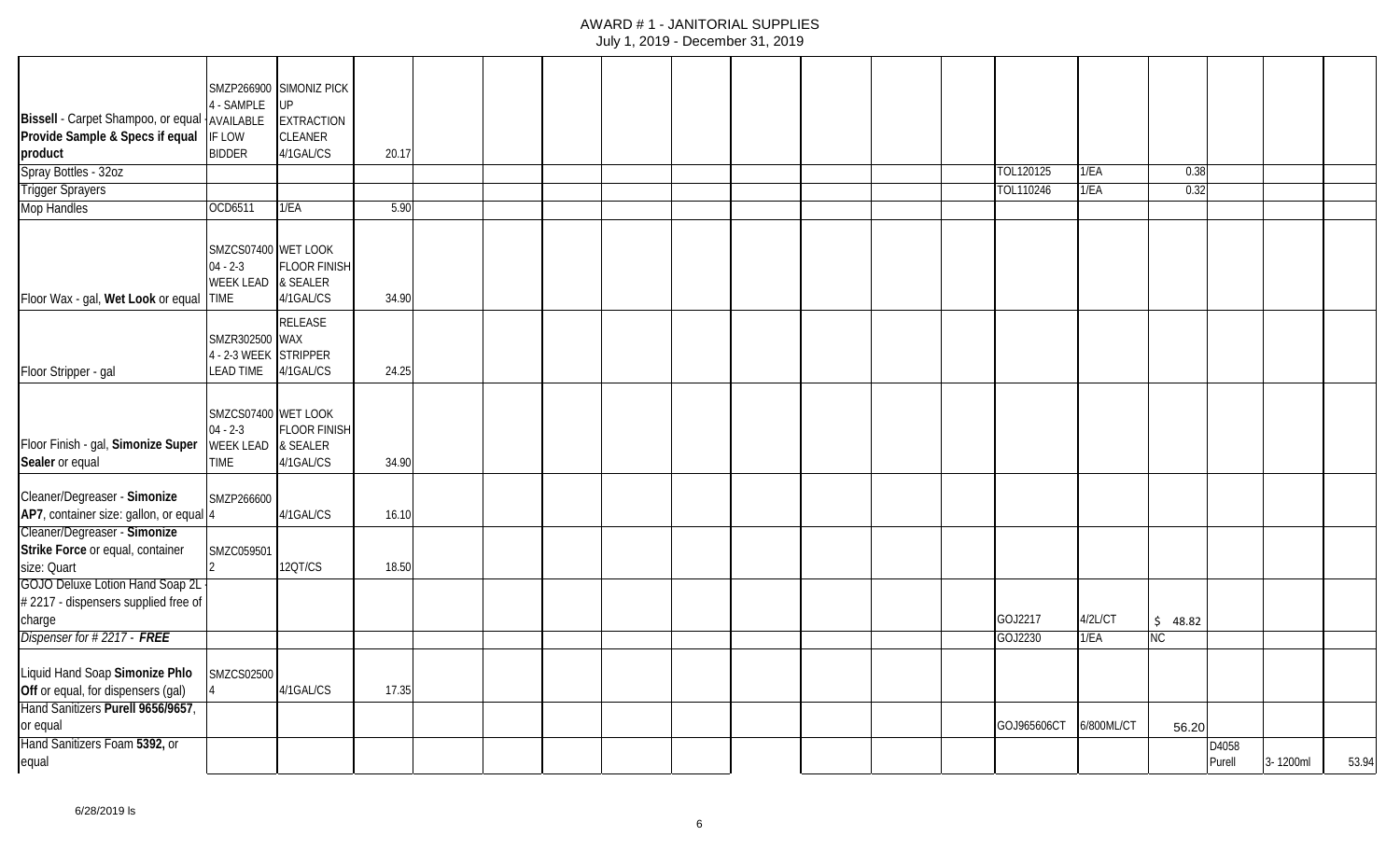|                                                                      |                      | <b>WASH PLUS</b><br>LAUNDRY                                    |        |  |  |  |  |             |        |             |                             |       |
|----------------------------------------------------------------------|----------------------|----------------------------------------------------------------|--------|--|--|--|--|-------------|--------|-------------|-----------------------------|-------|
| Liquid (HE) Laundry Detergent - 100                                  |                      | <b>DETERGENT</b>                                               |        |  |  |  |  |             |        |             |                             |       |
| oz, Tide, or equal                                                   | SMZW420004 4/1GAL/CS |                                                                | 19.54  |  |  |  |  |             |        |             |                             |       |
| Electrolux Type U / Prolux Vacuum                                    |                      |                                                                |        |  |  |  |  |             |        | $0.51$ /ea, |                             |       |
| <b>Bags - 100/cs</b>                                                 |                      |                                                                |        |  |  |  |  | APCJANELU2  | 200/CT | 51.00/100   |                             |       |
| Mighty Mite - Type MM vacuum                                         |                      |                                                                |        |  |  |  |  |             |        | 1.18/ea,    |                             |       |
| bags                                                                 |                      |                                                                |        |  |  |  |  | EUR63253A10 | 5/PK   | 5.90/5      |                             |       |
| Sanitaire Vacuum Bags - UP-1 -                                       |                      |                                                                |        |  |  |  |  |             |        |             |                             |       |
| 9100, C4900                                                          |                      |                                                                |        |  |  |  |  |             |        |             |                             |       |
| Sanitaire Vacuum Bags - SD -<br>P1/6600                              | [EUR63262B1 VACUUM   | <b>SD PREMIUM</b><br>ALLERGAN<br><b>BAGS 10/PK</b>             | 6.79   |  |  |  |  |             |        |             |                             |       |
| Vacuum Cleaner Scent Tabs - Style<br>515                             | <b>NILAS00305</b>    | NILAROMA<br><b>DEODORIZER</b><br><b>VACUUM DISC</b><br>8/12/CS | 71.80  |  |  |  |  |             |        |             |                             |       |
| Ecolab TriStar Flexylight Laundry                                    |                      |                                                                |        |  |  |  |  |             |        |             |                             |       |
| Soap #16326                                                          | ECO6116326 5GL PAIL  |                                                                | 120.84 |  |  |  |  |             |        |             |                             |       |
| Ecolab Neutral Floor Cleaner #<br>6100035                            |                      |                                                                |        |  |  |  |  |             |        |             | D4504<br>enviro care 4gl/cs | 48.69 |
| Ecolab Heavy Duty Bathroom<br>Cleaner Disinfectant #10158            |                      |                                                                |        |  |  |  |  |             |        |             | D4506<br>enviro care 4gl/cs | 55.14 |
| Ecolab Orange Force # 21038                                          | ECO6121038 2/2L/CS   |                                                                | 57.89  |  |  |  |  |             |        |             |                             |       |
| Ecolab Revitalize Encapsulation<br>Carpet Cleaner - 1 gal # 61495099 | ECO6195099 4/1GL/CS  |                                                                | 94.53  |  |  |  |  |             |        |             |                             |       |
| Ecolab Solid Surge Plus # 17905                                      | ECO6117905 4/9LB/CS  |                                                                | 197.71 |  |  |  |  |             |        |             |                             |       |
| Ecolab All Purpose Cleaner # 14205 ECO6100912 2/2L/CS                |                      |                                                                | 144.56 |  |  |  |  |             |        |             |                             |       |
| Ecolab Solid Navisoft # 16001                                        | ECO6116001 2/6LB/CS  |                                                                | 122.48 |  |  |  |  |             |        |             |                             |       |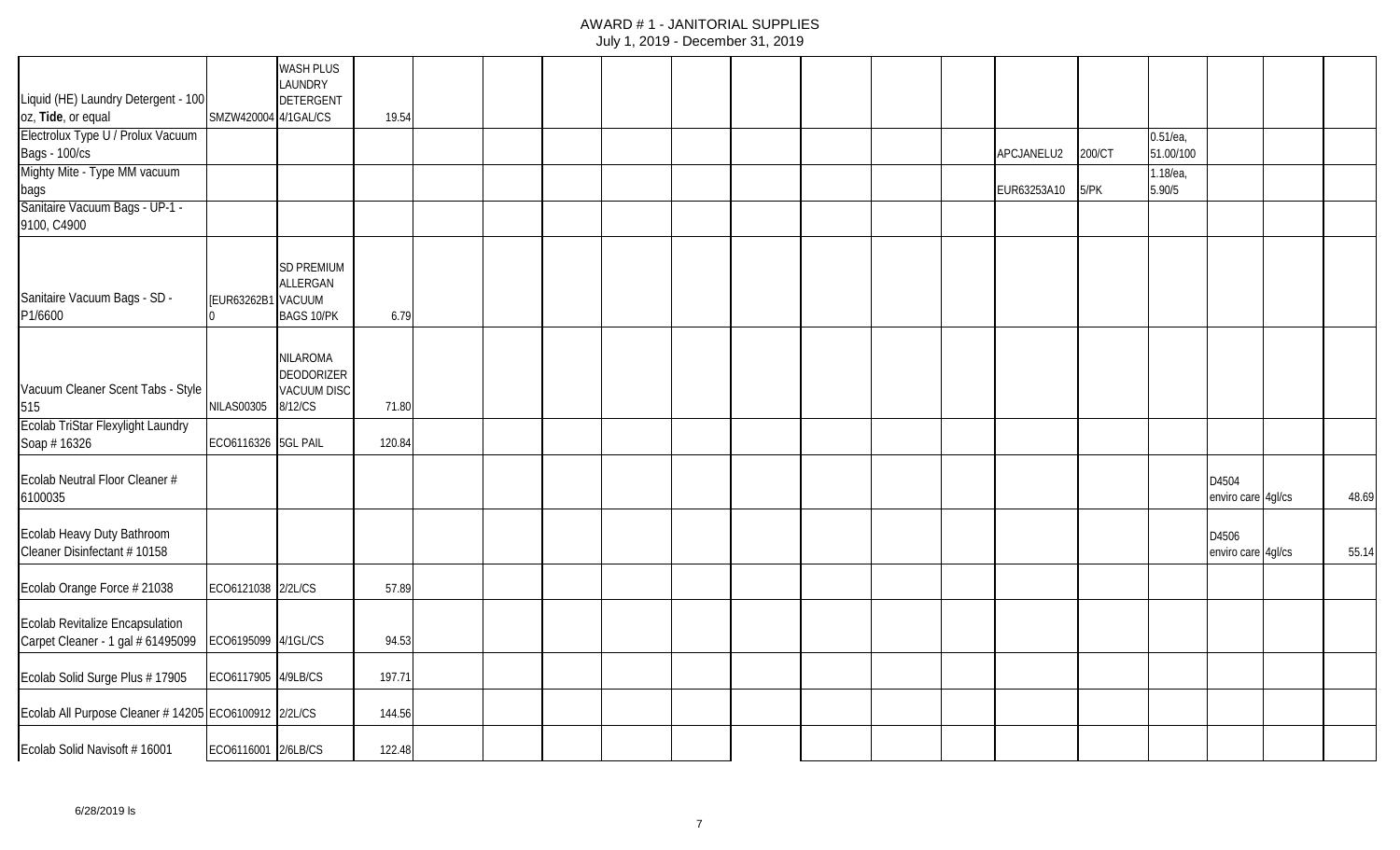|                                                     |                      | <b>ECOLAB LOW</b> |        |  |  |  |  |                 |           |             |       |          |             |
|-----------------------------------------------------|----------------------|-------------------|--------|--|--|--|--|-----------------|-----------|-------------|-------|----------|-------------|
|                                                     |                      | <b>TEMP</b>       |        |  |  |  |  |                 |           |             |       |          |             |
|                                                     |                      | LAUNDRY           |        |  |  |  |  |                 |           |             |       |          |             |
|                                                     |                      | SOLID             |        |  |  |  |  |                 |           |             |       |          |             |
| Ecolab Stain Away # 13649                           | ECO6100975 2/4LB/CS  |                   | 54.24  |  |  |  |  |                 |           |             |       |          |             |
| Disposable Multipurpose Rags, 10"                   |                      |                   |        |  |  |  |  |                 |           |             |       |          |             |
| x 12", 200/bx - Scott Rags In A Box                 |                      |                   |        |  |  |  |  |                 |           |             |       |          |             |
| or equal                                            | KIM05800             | 800/CS            | 34.95  |  |  |  |  |                 |           |             |       |          |             |
|                                                     |                      | 25LB/CS           |        |  |  |  |  |                 |           |             |       |          |             |
| Shop Rags - 100% cotton - 14x14 -                   |                      | (APPROX.          |        |  |  |  |  |                 |           |             |       |          |             |
| 60/bx - Uline # S-7288 or equal                     | HSP34025             | 180EA/CS)         | 41.20  |  |  |  |  |                 |           |             |       |          |             |
|                                                     |                      | 14X17,            |        |  |  |  |  |                 |           |             |       |          |             |
|                                                     |                      | 25LB/CS           |        |  |  |  |  |                 |           |             |       |          |             |
| Terry Cloth Cleaning Rags - 14x17,                  |                      | (APPROX           |        |  |  |  |  |                 |           |             |       |          |             |
| 25 lb - Hospeco #534-25 or equal                    | HSP53425             | 200/CS)           | 43.50  |  |  |  |  |                 |           |             |       |          |             |
| General Purpose Scouring Pad - 6"                   |                      |                   |        |  |  |  |  |                 |           | $0.18$ /ea, |       |          |             |
| x 9", 3M or equal                                   |                      |                   |        |  |  |  |  | BSDJAN3096      | 10/BX     | 1.80/10     |       |          |             |
| Glass Cleaner - Windex or equal                     |                      |                   |        |  |  |  |  | SMZB0400004     | 4GL/CT    | 15.41       |       |          |             |
|                                                     |                      |                   |        |  |  |  |  |                 |           |             |       |          |             |
| Revitalize Miracle Spotter #                        |                      |                   |        |  |  |  |  |                 |           |             |       |          |             |
| 6101125 or equal                                    | ECO6101125 4/22OZ/CS |                   | 190.11 |  |  |  |  |                 |           |             |       |          |             |
| Antibacterial Foam Soap - 1250 ml                   |                      |                   |        |  |  |  |  |                 |           |             | D4078 |          |             |
| #5162                                               |                      |                   |        |  |  |  |  |                 |           |             | GOJO  | 3-1250ml | 47.38       |
| <b>Dispenser for Antibacterial Foam</b>             |                      |                   |        |  |  |  |  |                 |           |             |       |          |             |
| Soap - 1250 ml - FREE                               |                      |                   |        |  |  |  |  |                 |           |             | D4088 |          | <b>FREE</b> |
| Snapback Spray Buff, Floor                          |                      |                   |        |  |  |  |  |                 |           |             |       |          |             |
| Cleaner or equal size: Gallon                       |                      |                   |        |  |  |  |  | <b>NCL52029</b> | 4/GL/CS   | 21.12       |       |          |             |
|                                                     |                      | SIMONIZ AP-7      |        |  |  |  |  |                 |           |             |       |          |             |
|                                                     |                      | NEUTRAL           |        |  |  |  |  |                 |           |             |       |          |             |
|                                                     |                      | <b>FLOOR</b>      |        |  |  |  |  |                 |           |             |       |          |             |
|                                                     |                      | CLEANER,          |        |  |  |  |  |                 |           |             |       |          |             |
| MPC All-Surf - All Purpose Cleaner SMZP266600 LEMON |                      |                   |        |  |  |  |  |                 |           |             |       |          |             |
| or equal                                            |                      | 4/1GL/CS          | 16.10  |  |  |  |  |                 |           |             |       |          |             |
| Simonize Freedom Bowl Cleaner -                     | SMZF123101           |                   |        |  |  |  |  |                 |           |             |       |          |             |
| 4/gal or equal                                      |                      | 12/320Z/C S       | 15.05  |  |  |  |  |                 |           |             |       |          |             |
|                                                     |                      |                   |        |  |  |  |  |                 |           |             |       |          |             |
| Magic Erasers (Mr. Clean) or equal                  |                      |                   |        |  |  |  |  |                 |           |             | D4715 | 24/cs    | 12.19       |
|                                                     |                      |                   |        |  |  |  |  | MMM836RS56T     |           | 25.44/12,   |       |          |             |
| Lint Rollers - 12/cs                                |                      |                   |        |  |  |  |  | PP              | $2$ /PK   | 4.24/2      |       |          |             |
| <b>Enmotion Towels - Brown -</b>                    |                      |                   |        |  |  |  |  |                 |           |             |       |          |             |
| 6/800'/cs                                           |                      |                   |        |  |  |  |  | GPC89480        | 6/800'/CT | 45.67       |       |          |             |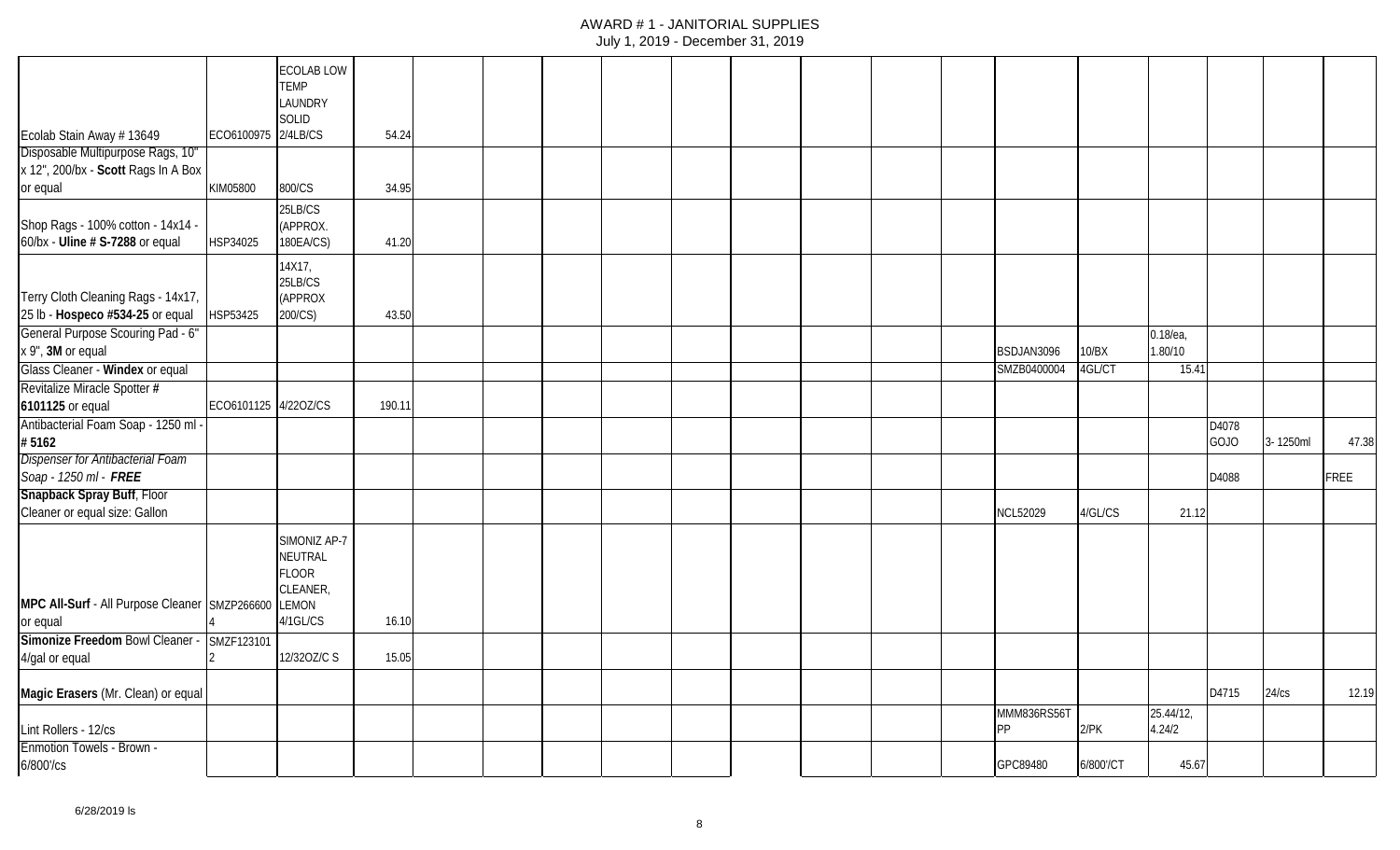#### AWARD # 1 - JANITORIAL SUPPLIES July 1, 2019 - December 31, 2019

| Enmotion Towels - White - 6/800'/cs       |                |                |       |                         |  |  |  |  | GPC89460 | 6/800'/CT | 48.04 |  |  |
|-------------------------------------------|----------------|----------------|-------|-------------------------|--|--|--|--|----------|-----------|-------|--|--|
| Sanitary Napkin Receptacle -              |                | 10.625"X9"X4.6 |       |                         |  |  |  |  |          |           |       |  |  |
| approx 10" x 7" x3"                       | <b>IMP1102</b> | 5" 1/EA        | 12.62 |                         |  |  |  |  |          |           |       |  |  |
| <b>Sanitary Napkin Receptacle Liner -</b> |                |                |       |                         |  |  |  |  |          |           |       |  |  |
| 10" x 7" x3", 500/cs                      | HSP260         | 500/CS         | 13.40 |                         |  |  |  |  |          |           |       |  |  |
|                                           |                |                |       |                         |  |  |  |  |          |           |       |  |  |
| MINIMUM ORDER TO AVOID SHIPPING           |                |                |       |                         |  |  |  |  |          |           |       |  |  |
| <b>FEES</b>                               |                |                |       | 4 CS in any combination |  |  |  |  |          |           |       |  |  |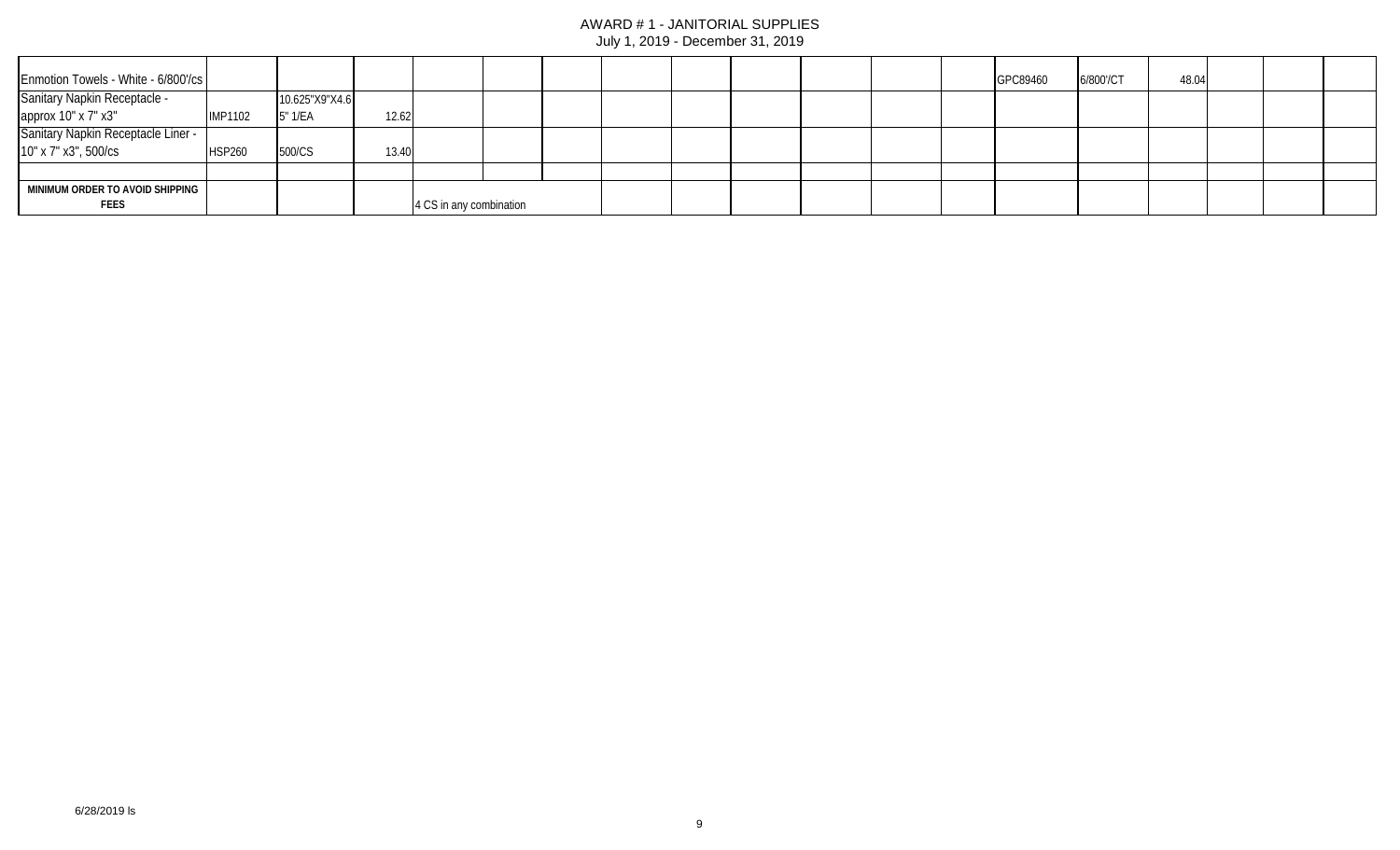# AWARD # 2 - FOOD SERVICE SUPPLIES

|                                            |                    | <b>HILL &amp; MARKES</b> |                   |                              | <b>W.B. MASON</b>            |                         |                              | <b>NYSID</b>              |                   |
|--------------------------------------------|--------------------|--------------------------|-------------------|------------------------------|------------------------------|-------------------------|------------------------------|---------------------------|-------------------|
| <b>ITEM</b>                                | <b>ITEM NUMBER</b> | NUMBER PER<br>CASE       | PRICE PER<br>CASE | <b>ITEM</b><br><b>NUMBER</b> | NUMBER PER PRICE PER<br>CASE | CASE                    | <b>ITEM</b><br><b>NUMBER</b> | <b>NUMBER</b><br>PER CASE | PRICE PER<br>CASE |
| All-Purpose Liquid Cleaner - gal           | SMZP26660<br>04    | 4/1GAL/CS                | 16.10             |                              |                              |                         |                              |                           |                   |
| Aluminum Foil 18" x 500'                   |                    |                          |                   | <b>CSWF18500S</b><br>ID      | $1$ RL                       | 12.89                   |                              |                           |                   |
| <b>Apron Plastic</b>                       |                    |                          |                   | CSWAPIW244<br>21000          | 1000/CS                      | 2.89/100,<br>28.90/1000 |                              |                           |                   |
| Bib Apron - Clear Vinyl - 45x36 - 12/pkg   |                    |                          |                   | WEB167RA08<br>C48            | 1 each                       | 1.95/EA,<br>23.40/12    |                              |                           |                   |
| Bags -10# Elephant                         | DUO71010           | 400/BL                   | 17.32             |                              |                              |                         |                              |                           |                   |
| Bags -10# Brown                            |                    |                          |                   | <b>BAGGK10500</b>            | 500/BD                       | 11.44                   |                              |                           |                   |
| Bags - 8# Brown Paper                      | DUO80984           | 500/BL                   | 11.11             |                              |                              |                         |                              |                           |                   |
| Bags - 6# White - waxed                    | PPC300296 1000/CS  |                          | 47.33             |                              |                              |                         |                              |                           |                   |
| Bags - 6# White                            | DUO81223           | 500/BL                   | 12.55             |                              |                              |                         |                              |                           |                   |
| Bags - 6# Brown                            |                    |                          |                   | DUM18406                     | 500/BD                       | 8.91                    |                              |                           |                   |
| Bags - 4# Brown Paper                      | DUO81007           | 500/BL                   | 7.84              |                              |                              |                         |                              |                           |                   |
| Garbage Bags - 30-33 gal - Heavy           |                    |                          |                   | HERZ6640MN<br><b>R01</b>     | 500/CT                       | 23.85                   |                              |                           |                   |
| Garbage Bags - 56 gal - Black - Heavy Duty |                    |                          |                   | HERZ8648VK<br>R01            | 200/CT                       | 19.90                   |                              |                           |                   |
| Garbage Bags - 56 gal - Clear - Heavy Duty |                    |                          |                   | HERZ8648VN 200/CT            |                              | 19.90                   |                              |                           |                   |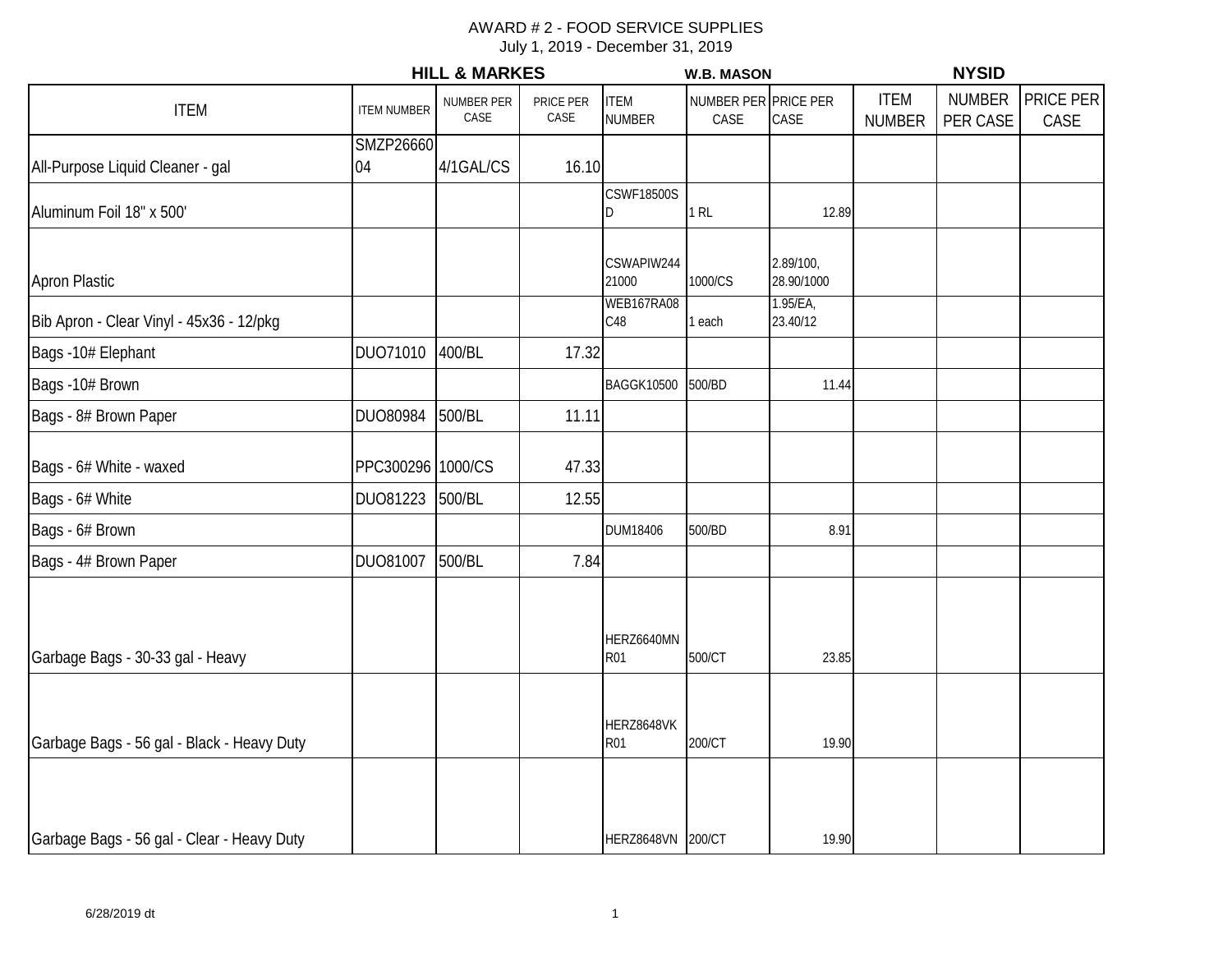#### AWARD # 2 - FOOD SERVICE SUPPLIES July 1, 2019 - December 31, 2019

| Poly Bags - 6 x 3 x 15                                             | FOR110NP 1000/CS    |              | 10.33 |                     |           |       |  |  |
|--------------------------------------------------------------------|---------------------|--------------|-------|---------------------|-----------|-------|--|--|
| Poly Bags - 10 x 18 x 24                                           |                     |              |       | ELK8G108024 1000/CS |           | 23.46 |  |  |
| Sandwich Bags - #130 wax                                           | PPC300404 6/1000/CS |              | 13.55 |                     |           |       |  |  |
| Sandwich Bags - plastic                                            |                     |              |       | IBSPB675675         | 2000/CT   | 6.21  |  |  |
| Zip Lock Bags - gallon                                             |                     |              |       | LDD3655A            | 1000/CT   | 33.07 |  |  |
| <b>Banquet Paper</b>                                               | <b>ROYTCD</b>       | 40"X300'ROLL | 10.27 |                     |           |       |  |  |
| Bleach - gal                                                       |                     |              |       | KIK110086350<br>42  | 6/CT      | 12.84 |  |  |
| Bowl - 5 oz                                                        |                     |              |       | DCC5BWWCR 1000/CT   |           | 13.94 |  |  |
| Bowl - Styrofoam -10 oz                                            | DRT10B20            | 20/50/CS     | 39.05 |                     |           |       |  |  |
| Bowl Lid -10 oz                                                    | DRT20JL             | 10/100/CS    | 21.40 |                     |           |       |  |  |
| <b>Bowl - 12 oz</b>                                                | GEN82100            | 8/125/CS     | 13.80 |                     |           |       |  |  |
| Chlorine Sanitizer Test Strip Kit                                  |                     |              |       | LAC4250BJ           | 200/TB    | 5.01  |  |  |
| Coffee Filters - 18 x 7.5 - 3 gal - #<br>BUNU318X7252CS or equal   |                     |              |       | BUNU318X725<br>2CS  | 252/CT    | 14.33 |  |  |
| Comet All Purpose Bleach Spray - 32 oz                             |                     |              |       | <b>PGC02287CT</b>   | 8/320Z/CT | 41.35 |  |  |
| Container - Styrofoam - Hinged - approx. 9 x 9 x 3 GEN200VW 200/CS |                     |              | 13.85 |                     |           |       |  |  |
| Container - Styrofoam - Hinged - approx. 6 x 6 x 3 GEN22500 500/CS |                     |              | 18.10 |                     |           |       |  |  |
| Cotton Cloth - approx. 16" x 18"                                   |                     |              |       | WNCBTW30            | 12/DZ     | 4.03  |  |  |
| Cream Cleanser - qt                                                | 012                 | 12/320Z/CS   | 20.12 |                     |           |       |  |  |
| Cup - Foam - squat - 4 oz                                          | DRT4J6              | 20/50/CS     | 21.02 |                     |           |       |  |  |
| Cup Lid - Foam - squat - 4 oz                                      | DRT6JL              | 10/100/CS    | 12.45 |                     |           |       |  |  |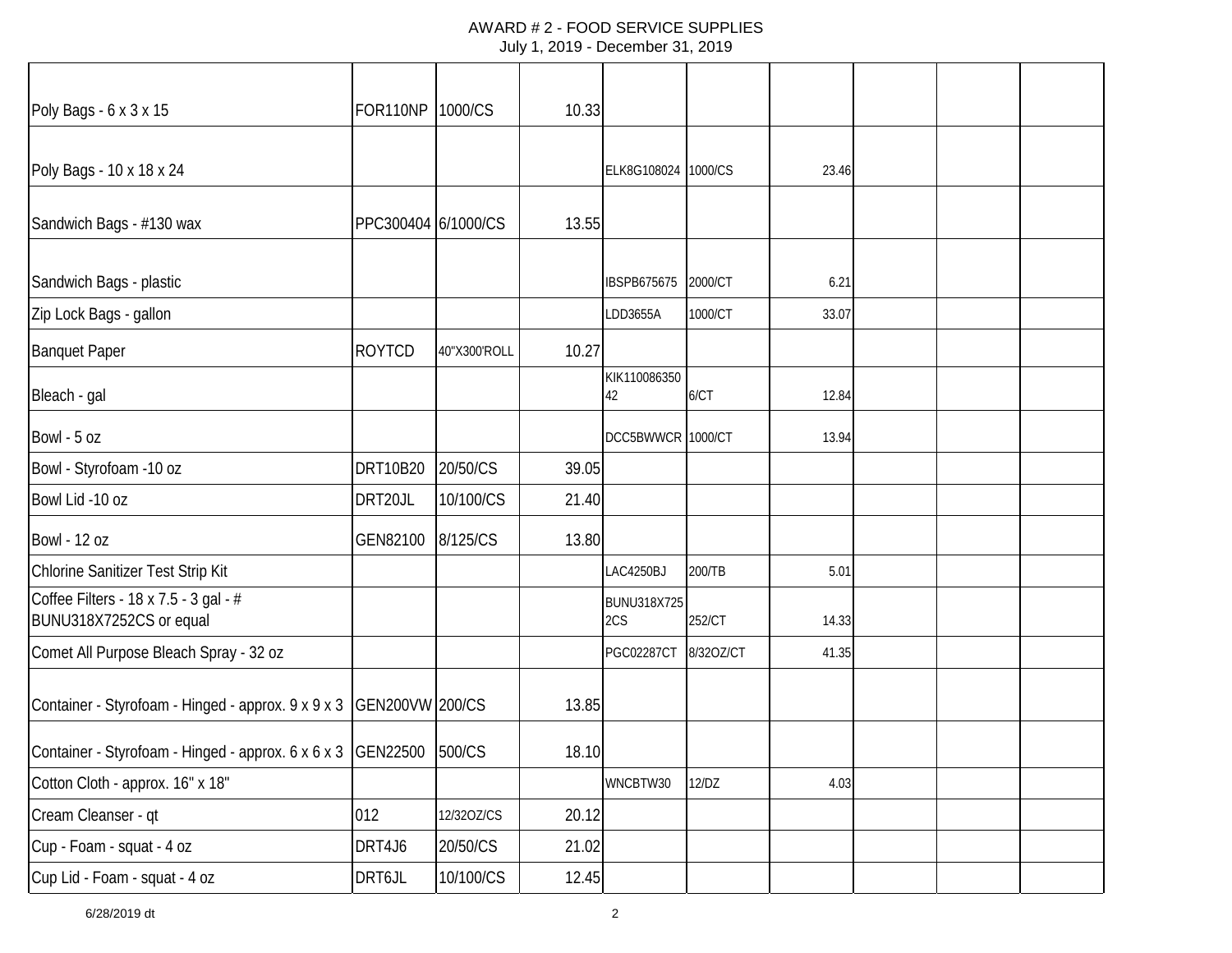#### AWARD # 2 - FOOD SERVICE SUPPLIES July 1, 2019 - December 31, 2019

| Cup - Foam - squat - 8 oz                                 | DRT8SJ20               | 20/50/CS        | 37.55 |                   |          |       |  |  |
|-----------------------------------------------------------|------------------------|-----------------|-------|-------------------|----------|-------|--|--|
| Cup Lid - Foam - squat - 8 oz                             | DRT20JL                | 10/100/CS       | 21.40 |                   |          |       |  |  |
| Cup - Hot/Cold, 8 oz - want DC8J8                         | DRT8J8                 | 25/40/CS        | 19.67 |                   |          |       |  |  |
| Cup Lid - Hot/Cold, 8 oz                                  | DRT8JL                 | 10/100/CS       | 12.75 |                   |          |       |  |  |
| Cup - Hot/Cold, 14-16 oz                                  |                        |                 |       | DCC16J16          | 1000/CT  | 38.45 |  |  |
| Cup - Paper - 1 oz                                        | <b>GENF100</b>         | 20/250/CS       | 28.63 |                   |          |       |  |  |
| Cup - Souffle - 2 oz                                      | <b>SLOB200</b>         | 10/250/CS       | 17.30 |                   |          |       |  |  |
| Cup Lid - Souffle - 2 oz                                  | SLOPL2                 | 25/100/CS       | 14.50 |                   |          |       |  |  |
|                                                           |                        |                 |       |                   |          |       |  |  |
| Cupcake Liner Papers                                      |                        |                 |       | HFM610031         | 10000/CT | 44.28 |  |  |
| Deli Container - clear w/lid - 12 oz - rectangular        | GENAD12                | 200/CS          | 23.85 |                   |          |       |  |  |
| Dinex 8 oz disposable lids for 8 oz Turnbury mugs         | DIN300087<br>75        | 1000/CS         | 37.50 |                   |          |       |  |  |
| Dawn Dish Soap - gallon                                   |                        |                 |       | NCL110029         | 4GL/CS   | 33.03 |  |  |
| Dishwasher Detergent - Cascade (or equal)                 | PNG40152               | 6/75OZ/CS       | 34.47 |                   |          |       |  |  |
| <b>Excaliber Sanitizer</b>                                |                        |                 |       |                   |          |       |  |  |
| Film - 18" x 500'                                         |                        |                 |       | IBSFSW1802K 1 RL  |          | 10.41 |  |  |
| Flash Dri equal to CX8 Rinse Drying Agent - 5 gal<br>pail | <b>SMZC0710</b><br>005 | <b>5GL PAIL</b> | 36.30 |                   |          |       |  |  |
|                                                           |                        |                 |       |                   |          |       |  |  |
| Gloves - latex - small - for food handling                |                        |                 |       | <b>CSWLGPPGS</b>  | 1000/CS  | 24.23 |  |  |
|                                                           |                        |                 |       |                   |          |       |  |  |
| Gloves - latex - medium - for food handling               |                        |                 |       | CSWLGPPGM 1000/CS |          | 24.23 |  |  |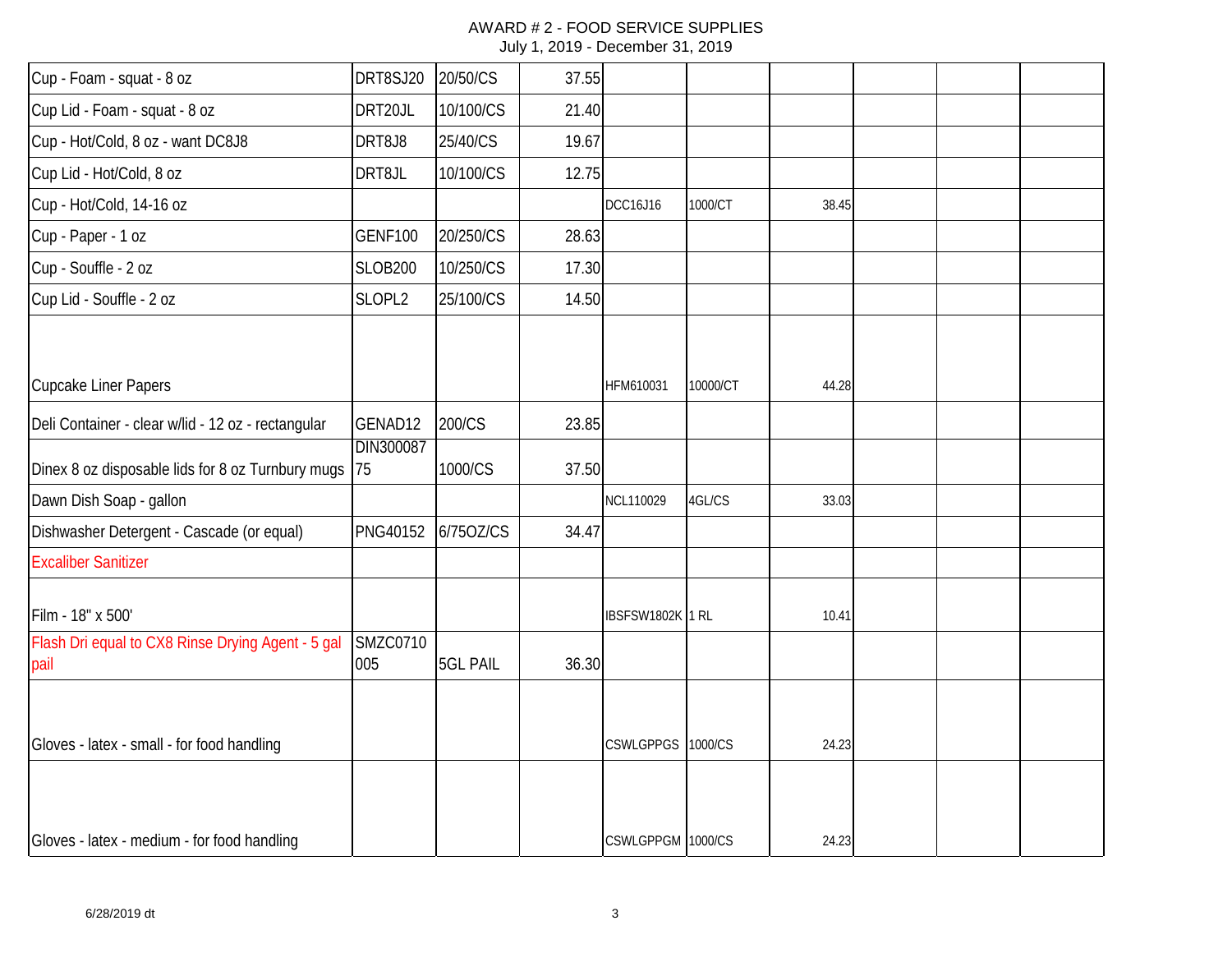## AWARD # 2 - FOOD SERVICE SUPPLIES

| Gloves - latex - large - for food handling   |                        |                                                |       | CSWLGPPGL 1000/CS      |          | 24.23 |  |  |
|----------------------------------------------|------------------------|------------------------------------------------|-------|------------------------|----------|-------|--|--|
| Gloves - plastic - for food handling         |                        |                                                |       | CSWPEMHD1<br>010100    | 10000/CS | 32.47 |  |  |
| Hair Nets - about 24"                        |                        |                                                |       | CSWSBC24W<br>1000      | 1000/CS  | 18.04 |  |  |
| Hair Nets - larger than 24"                  | FDIHN500B BROWN<br>R   | 28" DARK<br>10/144/1CS                         | 70.60 |                        |          |       |  |  |
| Heavy Duty Floor Cleaner (liquid)            | SMZB03200<br>04        | 4/1GL/CS                                       | 16.58 |                        |          |       |  |  |
| Ice Bags - Empty - 5 lb                      | FOR127NP<br><b>EXH</b> | 8X4X18 POLY<br><b>BAG CLEAR</b><br>XHVY 500/CS | 28.54 |                        |          |       |  |  |
| Laundry Detergent - liquid                   | SMZW4200<br>04         | 4/1GL/CS                                       | 19.54 |                        |          |       |  |  |
| Laundry Detergent - powder                   | SMZC0597050 50LB       |                                                | 21.63 |                        |          |       |  |  |
| Lime Away                                    | SMZL2125004 4/1GL/CS   |                                                | 23.28 |                        |          |       |  |  |
| Napkins - 1 ply                              |                        |                                                |       | <b>CSWLN12500</b>      | 6000/CS  | 22.68 |  |  |
| Pan Liners - 16.375" x 24.375"               |                        |                                                |       | <b>GENPANLINE</b><br>R | 1000/CT  | 30.58 |  |  |
| Paper Place Mats (white)                     |                        |                                                |       | LMILP100               | 1000/CT  | 9.64  |  |  |
| Paper Place Mats (green)                     | <b>SNF6025</b>         | 1000/CS                                        | 15.85 |                        |          |       |  |  |
| Paper Place Mats (red)                       | SNF6005                | 1000/CS                                        | 15.85 |                        |          |       |  |  |
| Paper Towels - Brown - roll for Towel Master | GPF26490               | 6/1150'/CS                                     | 61.05 |                        |          |       |  |  |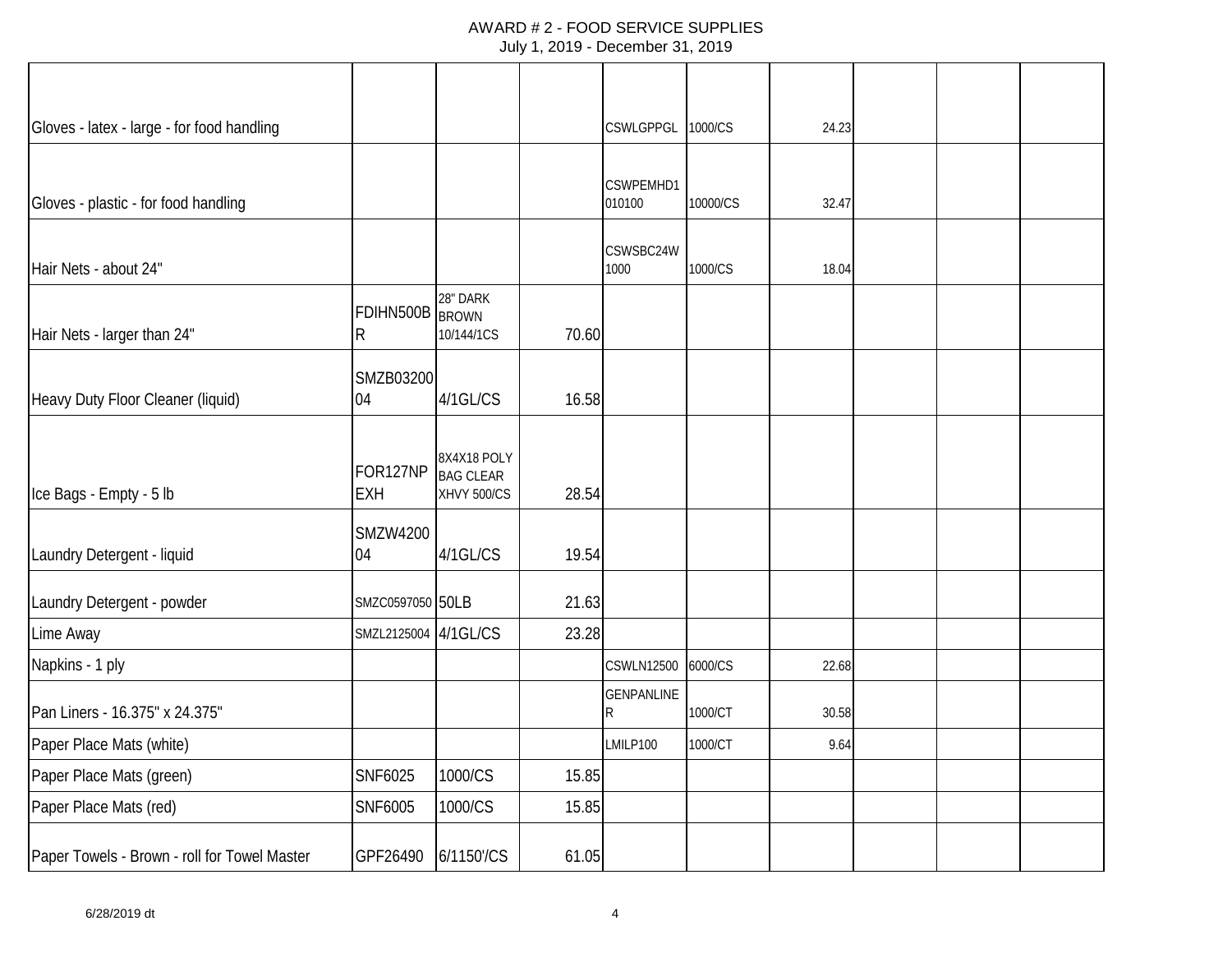#### AWARD # 2 - FOOD SERVICE SUPPLIES July 1, 2019 - December 31, 2019

| Paper Towels - White - roll         |                        |                                                                       |       | <b>BWK6272</b>    | 30RL/CS    | 17.10 |  |  |
|-------------------------------------|------------------------|-----------------------------------------------------------------------|-------|-------------------|------------|-------|--|--|
| Plastic Forks (bulk)                | NPP406010              | 1000/CS                                                               | 4.73  |                   |            |       |  |  |
| Plastic Knives (bulk)               | NPP406017              | 1000/CS                                                               | 4.73  |                   |            |       |  |  |
| Plastic Spoons (bulk)               | NPP406014              | 1000/CS                                                               | 4.73  |                   |            |       |  |  |
| Plastic Wrap - 18" x 2,000'         |                        |                                                                       |       | IBSFSW1802K 1 RL  |            | 10.41 |  |  |
| Plates - paper - 6"                 | ASP10106               | 10/100/CS                                                             | 10.25 |                   |            |       |  |  |
| Plates - paper - 9"                 |                        |                                                                       |       | SGV4212860        | 1000/CT    | 15.98 |  |  |
| Plates - styrofoam - 9"             | GEN80900               | 4/125/CS                                                              | 12.95 |                   |            |       |  |  |
| Plates - styrofoam - 10.25"         |                        |                                                                       |       | DCC10PWCR         | 500/CT     | 20.77 |  |  |
| Powder Cleaner - qt                 |                        |                                                                       |       | CALICCP7520<br>88 | 24/21oz/CT | 23.85 |  |  |
| Sacks 1/6                           |                        |                                                                       |       | BAGSK1652         | 500/BD     | 33.75 |  |  |
| <b>Scotch Brite Pads</b>            |                        | <b>SIMUNIZ</b>                                                        |       | BSDJAN3096        | 10/BX      | 1.80  |  |  |
| Speedball Cleaner                   | <b>SMZC0595</b><br>012 | <b>STRYKE</b><br><b>FORCE</b><br>12/QT/CS                             | 18.50 |                   |            |       |  |  |
| <b>Stainless Steel Scrubber</b>     |                        |                                                                       |       | PME75004292 72/CT |            | 18.23 |  |  |
| Tray - aluminum - 3 compartment HDM |                        |                                                                       |       | CSWFC3CT25<br>10  | 250/CS     | 31.19 |  |  |
| Water Test Strips (7347636) QUAQR   |                        |                                                                       |       | <b>LAC2951</b>    | 100/TB     | 4.79  |  |  |
| Wypalls x 60                        |                        |                                                                       |       | LGCG6202X         | 180/CS     | 10.31 |  |  |
| Zappers all purpose towels - blue   | CHX8725                | <b>DURAWIPE</b><br>CREPED<br>CLEANING<br><b>TOWEL 12X12</b><br>400/CS | 35.96 |                   |            |       |  |  |